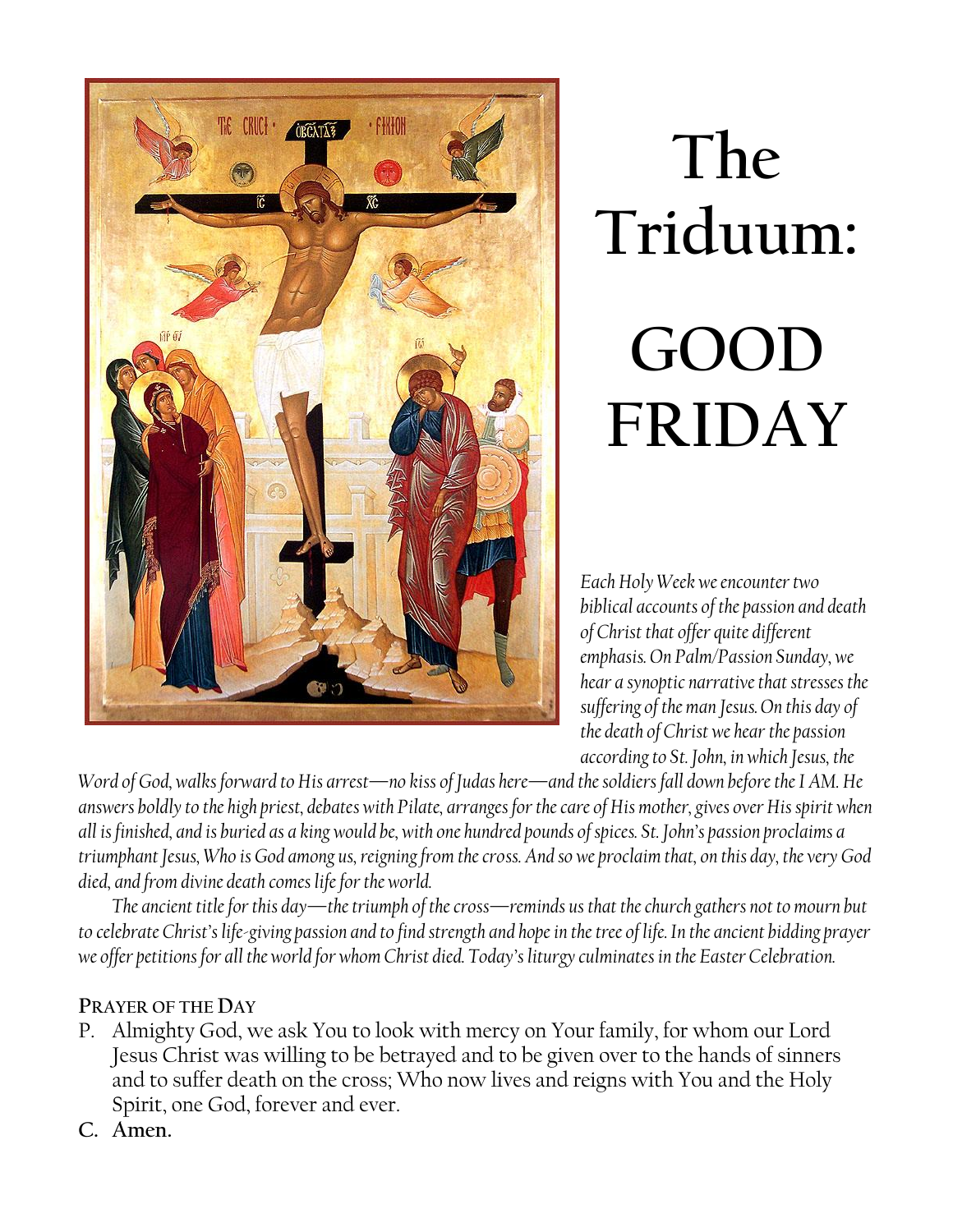## **FIRST READING:** Isaiah 52:13-53:12

*This text promises ultimate vindication for the servant, who made his life an offering for sin. The early church saw in the servant pouring himself out to death and being numbered with the transgressors important keys for understanding the death of Jesus.*

See, My servant shall prosper; he shall be exalted and lifted up, and shall be very high.  $14$ Just as there were many who were astonished at him —so marred was his appearance, beyond human semblance, and his form beyond that of mortals— $^{15}$ so he shall startle many nations; kings shall shut their mouths because of him; for that which had not been told them they shall see, and that which they had not heard they shall contemplate. 53:1Who has believed what we have heard? And to whom has the arm of the LORD been revealed?  $^{2}$ For he grew up before Him like a young plant and like a root out of dry ground; he had no form or majesty that we should look at him, nothing in his appearance that we should desire him. <sup>3</sup>He was despised and rejected by others; a man of suffering and acquainted with infirmity; and as one from whom others hide their faces he was despised, and we held him of no account. 4 Surely he has borne our infirmities and carried our diseases; yet we accounted him stricken, struck down by God, and afflicted.  $5$ But he was wounded for our transgressions, crushed for our iniquities; upon him was the punishment that made us whole, and by his bruises we are healed. <sup>6</sup>All we like sheep have gone astray; we have all turned to our own way, and the LORD has laid on him the iniquity of us all.  $^7$ He was oppressed, and he was afflicted, yet he did not open his mouth; like a lamb that is led to the slaughter, and like a sheep that before its shearers is silent,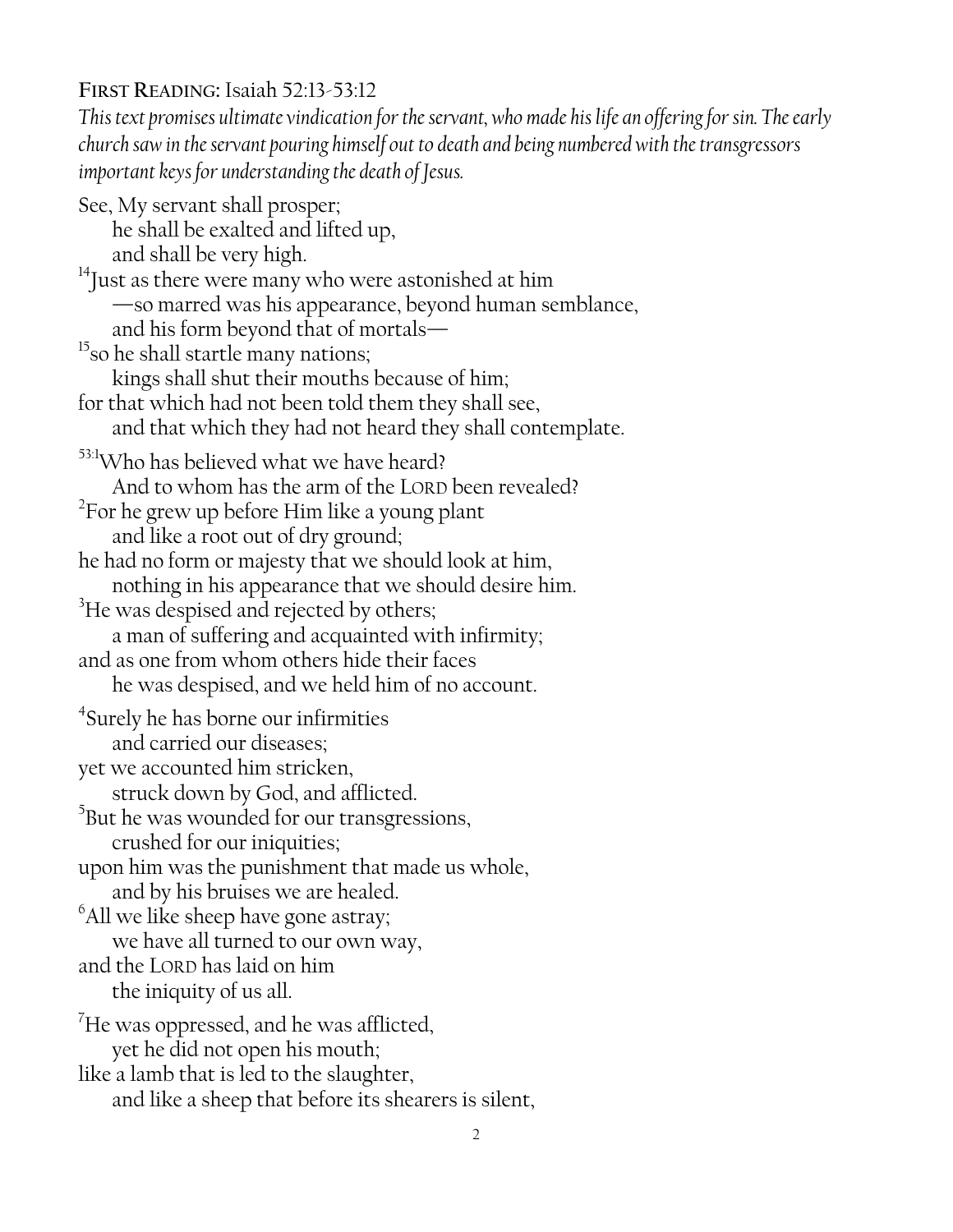so he did not open his mouth.

 ${}^{8}$ By a perversion of justice he was taken away.

Who could have imagined his future?

For he was cut off from the land of the living,

stricken for the transgression of My people.

 $^9$ They made his grave with the wicked and his tomb with the rich,

although he had done no violence,

and there was no deceit in his mouth.

 $10$ <sup>10</sup>Yet it was the will of the LORD to crush him with pain.

When You make his life an offering for sin,

he shall see his offspring, and shall prolong his days;

through him the will of the LORD shall prosper.

 $11$ Out of his anguish he shall see light;

he shall find satisfaction through his knowledge.

The righteous one, My servant, shall make many righteous,

and he shall bear their iniquities.

<sup>12</sup>Therefore I will allot him a portion with the great,

and he shall divide the spoil with the strong;

because he poured out himself to death,

and was numbered with the transgressors;

yet he bore the sin of many,

and made intercession for the transgressors.

#### **SECOND READING:** Hebrews 10:16-25

*In the death of Jesus, forgiveness of sins in worked and access to God is established. Hence, when we gather together for worship and when we love others, we experience anew the benefits of Jesus' death.*

[After the Holy Spirit says,] <sup>16</sup>"This is the covenant that I will make with them after those days, says the Lord: I will put My laws in their hearts, and I will write them on their minds,"

 $17$ he also adds,

"I will remember their sins

and their lawless deeds no more."

<sup>18</sup>Where there is forgiveness of these, there is no longer any offering for sin.

<sup>19</sup>Therefore, my friends, since we have confidence to enter the sanctuary by the blood of Jesus,  $^{20}$ by the new and living way that He opened for us through the curtain (that is, through His flesh), <sup>21</sup>and since we have a great priest over the house of God, <sup>22</sup>let us approach with a true heart in full assurance of faith, with our hearts sprinkled clean from an evil conscience and our bodies washed with pure water.<sup>23</sup>Let us hold fast to the confession of our hope without wavering, for He who has promised is faithful. <sup>24</sup>And let us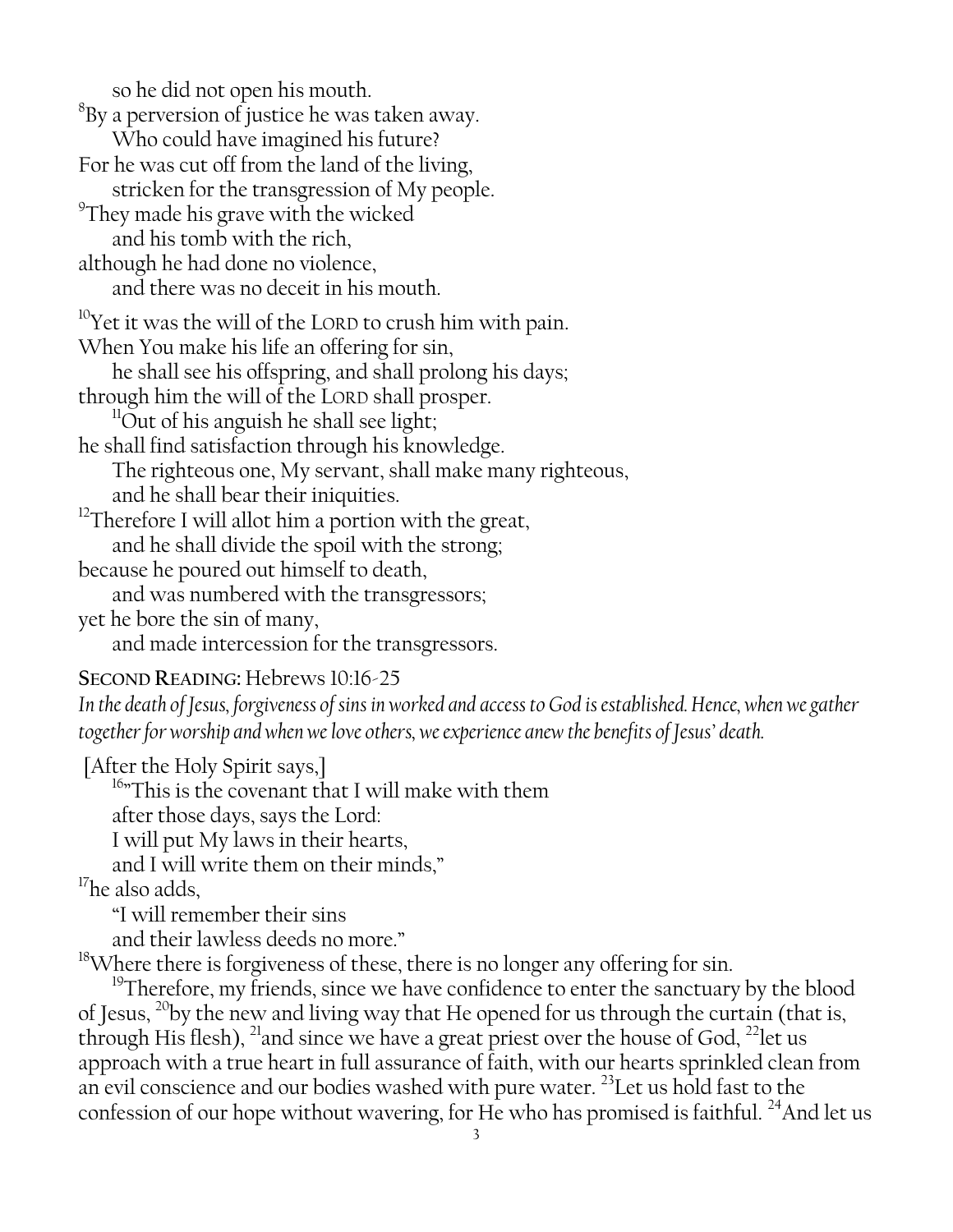consider how to provoke one another to love and good deeds,  $^{25}$  not neglecting to meet together, as is the habit of some, but encouraging one another, and all the more as you see the Day approaching.

**THE PASSION ACCORDING TO ST.JOHN** Readers: Sara Wollum, Pastor Munter

*A period of silence follows the gospel.*

**HYMN** *Sing, My Tongue*

Sing, my tongue, the glorious battle; Sing the ending of the fray. Now above the cross, the trophy, sound the loud triumphant lay; Tell how Christ, the world's Redeemer, as a victim won the day.

Tell how, when at length the fullness of the appointed time was come, He, the Word, was born of woman, left for us His Father's home, blazed the path of true obedience, shone as light amidst the gloom.

Thus, with thirty years accomplished, He went forth from Nazareth, destined dedicated, willing, did His work, and met His death; like a lamb He humbly yielded on the cross His dying breath.

Faithful cross, true sign of triumph, be for all the noblest tree; none in foliage, none in blossom, none in fruit your equal be; symbol of the world's redemption, for your burden makes us free.

Unto God be praise and glory; to the Father and the Son, to the eternal Spirit honor now and evermore be done; praise and glory in the highest, while the timeless ages run.

Since the third century, Christians have gathered on Good Friday at the foot of the cross and there prayed the great intercessions. The cross is in the center of all things, and as we stand with Mary and John at the cross, the bidding prayer opens us up to ever-widening circles of concern. In these prayers we ask God to look with mercy on every person and thing in the cosmos.

# **BIDDING PRAYER**

*We will bid several prayers. The congregation responds after the Pastor says:*

P. … We ask this through Christ our Lord.

# **C. Amen.**

For the holy Church of God For the leaders of the Church For those preparing for Baptism For the unity of all Christians For those who do not believe in God For the creation For those who serve in public office For those who suffer

For the Jewish people For those who do not believe in Christ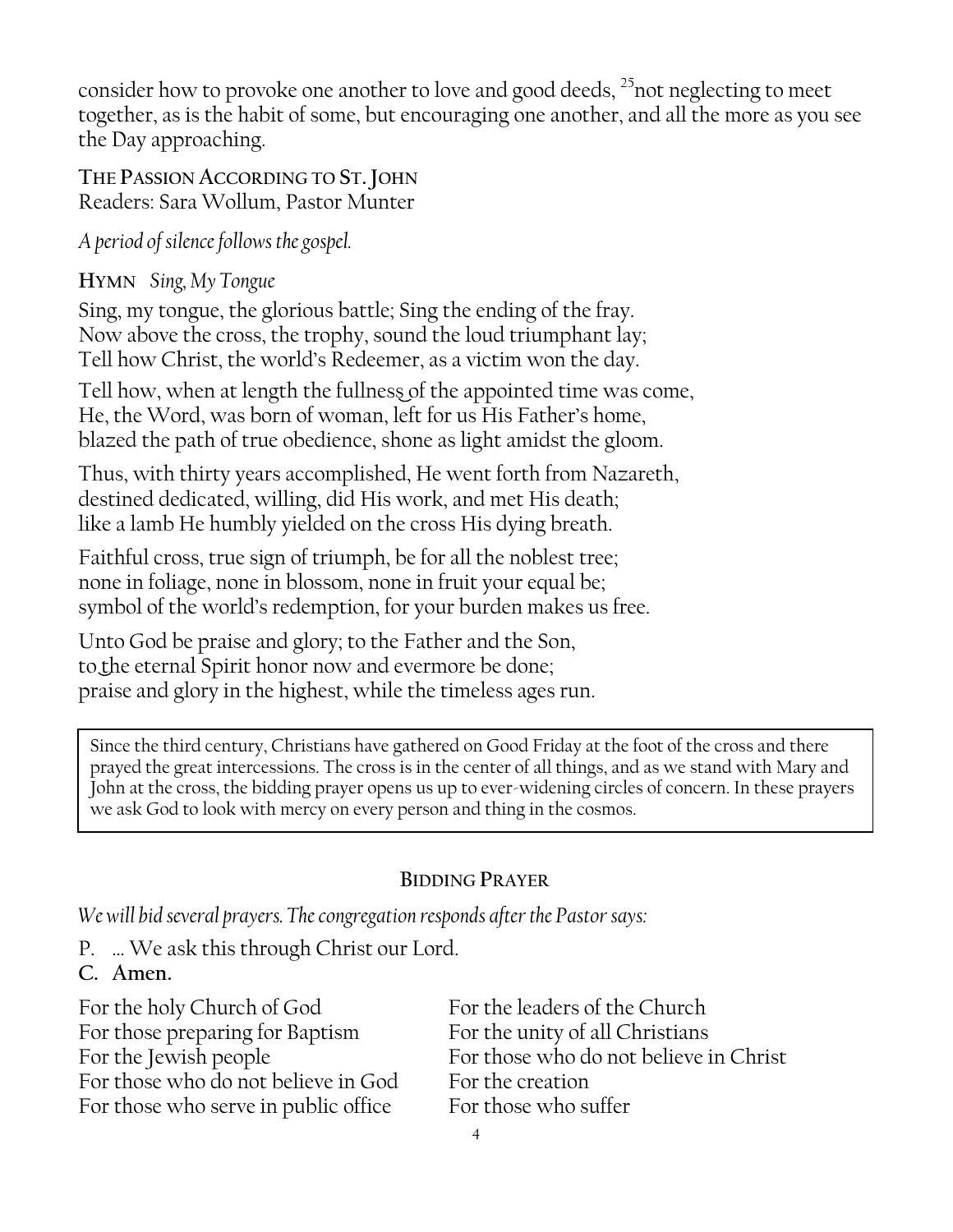- P. Finally, let us pray for all those things for which our Lord would have us ask.
- **C. Our Father . . . forever and ever. Amen**

### **ADORATION OF THE CROSS**

- P. Behold, the life-giving cross on which was hung the Salvation of the whole world.
- **C. Oh, come, let us worship Him.**

# *A period of silence follows.*

- P. We adore You, O Christ, and we bless You.
- **C. By Your holy cross, You have redeemed the world.**
- P. May God be merciful to us and bless us, show us the light of His countenance, and come to us.
- **C. Let Your ways be known upon the earth, Your saving health among all nations.**
- P. Let all the people praise You, O God; let all the people praise You.
- **C. We adore You, O Christ, and we bless You. By Your holy cross, You have redeemed the world.**

# *Period of Silence*

**HYMN** *O Christ, Thou Lamb of God*

O Christ Thou Lamb of God, Who takest away the sins of the world,

Have mercy upon us!

O Christ Thou Lamb of God, Who takest away the sins of the world,

Have mercy upon us!

O Christ Thou Lamb of God, Who takest away the sins of the world, Grant us Thy peace! Amen.

# **CLOSING RITE**

- P. We adore You, O Christ, and we bless You.
- **C. By Your holy cross, You have redeemed the world.**
- P. If we have died with Him, we shall also live with Him.

**C. If we endure, we shall also reign with Him.**

# *Period of silence.*

- P. Lord Jesus Christ, Son of the Living God, we pray to set Your passion, cross and death between Your judgment and our souls, now and in the hour of our death. Give mercy and grace to the living; pardon and rest to the dead; to Your Holy Church peace and concord; and to us sinners everlasting life and glory; for with the Father and the Holy Spirit, You live and reign, one God, now and forever.
- **C. Amen**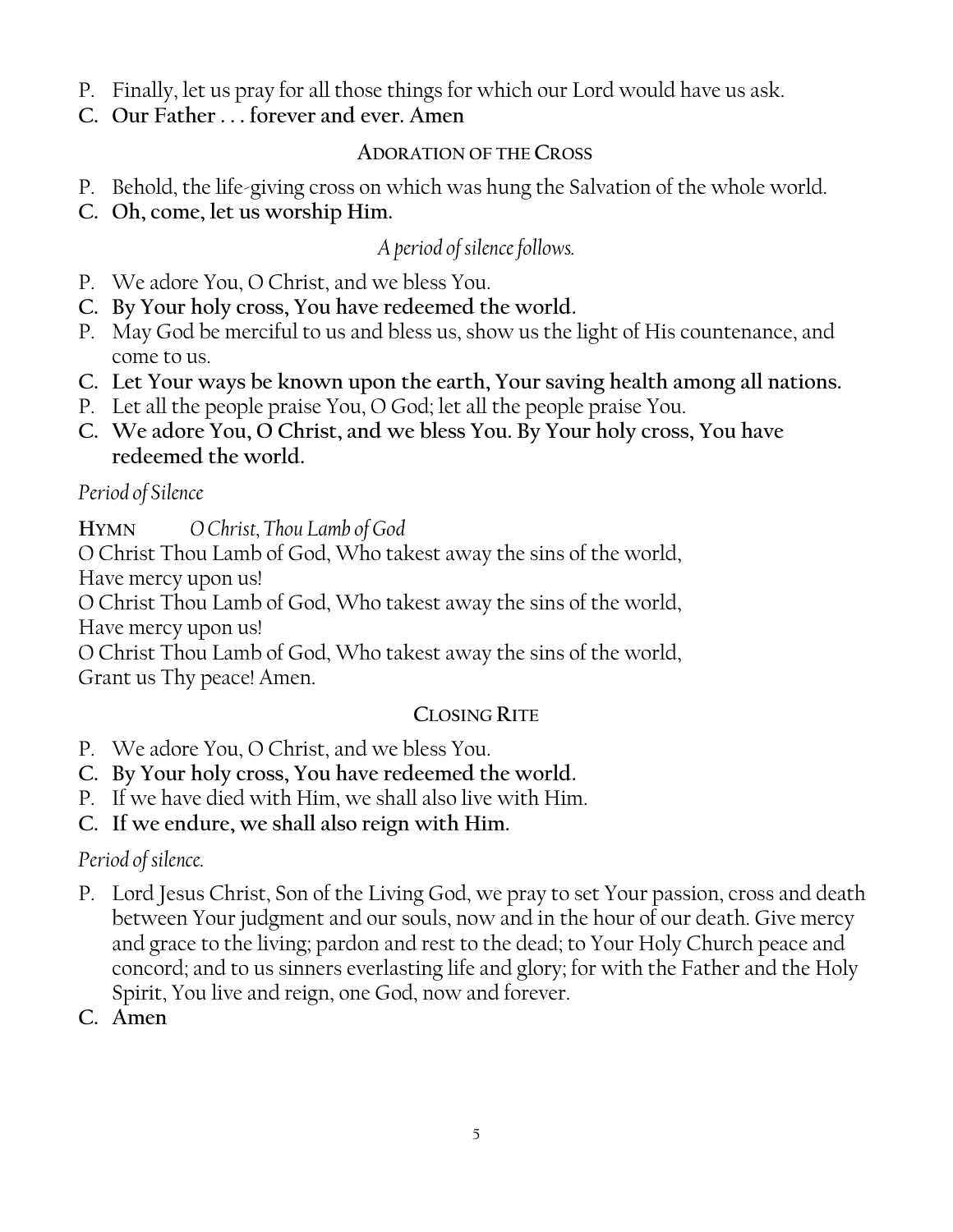This hymn on Christ's Passion was written for Good Friday by a 17th-century Hungarian pastor. The text moves from Genesis to Revelation, focusing on the Tree of Life. The first four verses look at the Tree in more and more detail, culminating in the proclamation that our own resurrection is rooted in Christ' with all of heaven singing in thanks and praise as all are invited to "take, take it freely."

#### **HYMN**



- 2. Its name is Jesus, name that says, "Our Savior!" There on its branches see the scars of suff'ring; see where the tendrils of our human selfhood feed on its lifeblood.
- 3. Thorns not its own are tangled in its foliage; our greed has starved it, our despite has choked it. Yet, look! It lives! Its grief has not destroyed it nor fire consumed it.
- 4. See how its branches reach to us in welcome; hear what the Voice says, "Come to Me, ye weary! Give Me your sickness, give Me all your sorrow, I will give blessing."
- 5. This is my ending, this my resurrection; into Your hands, Lord, I commit my spirit. This have I searched for; now I can possess it. This ground is holy.
- 6. All heav'n is singing, "Thanks to Christ Whose passion offers in mercy healing, strength, and pardon. Peoples and nations, take it, take it freely!" Amen! Our Savior!

*There is no benediction. The service concludes Sunday with the Festival of Easter live streamed on Bethel's Facebook page at 10 a.m.*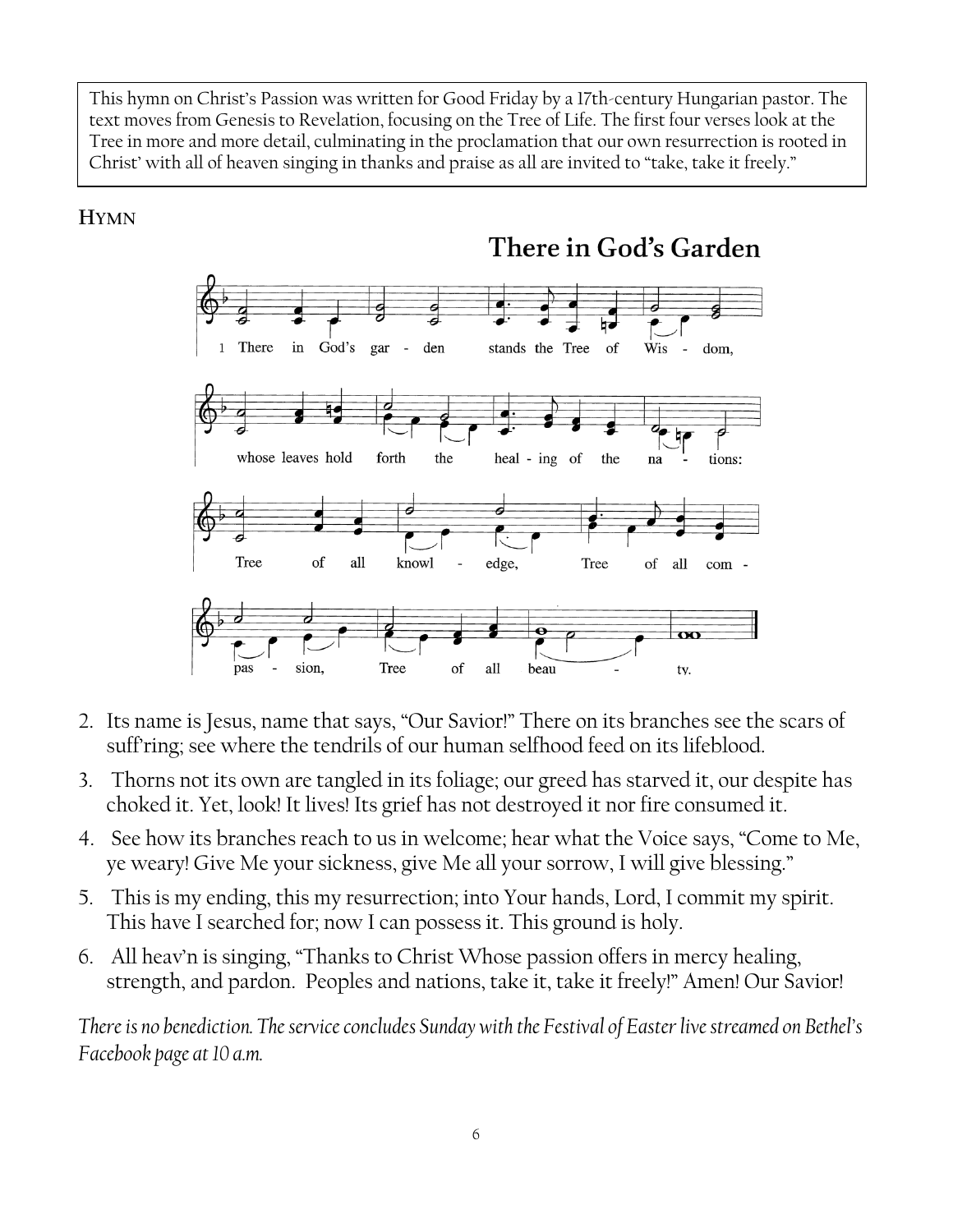#### **Acknowledgements**

From Sundays and Seasons  $\circ$  2019 and  $\circ$  2020 Augsburg Fortress. All rights reserved. "Sing My Tongue" Text: Venantius Honorius Fortunatus, 530-609; tr. John M Neale, 1818-1866 "O Christ, Thou Lamb of God" is in the common domain.

"There in God's Garden" Text: Király Imre von Pécselyi, c. 1590-c. 1641; tr. Erik Routley, 1917-1982; Music: K. Scott Lee, b.1950; Text © 1976 Hinshaw Music, Inc. Music © 1987 Birnamwood Publications, a div. of MorningStar Music Publishers, Inc.

Hymns reprinted using OneLicense #A-718771

Permission has been granted for churches to use liturgical and musical material without licensing during this time of pandemic.

#### **Cross of Glory**

"It is finished." The final word Jesus says from the cross in the Gospel of John is not just a recognition that the end has come; it is a declaration of accomplishment. The light has shone in the darkness, and the darkness has not overcome it. In the Gospel of John, Jesus' passion is recounted as a story of victory. Jesus is captured, betrayed and denied by His closest friends, scourged, mocked, and executed. Yet in John's Gospel, Jesus always seems to be in control, confident of His mission and purpose. The accent is less on His suffering humanity and more on His triumphant divinity.

Throughout this Gospel Jesus has made "I am" statements: I am the true vine, I am the bread of life, I am the good shepherd. This "I am" recalls the holy name of God revealed to Moses (Exod. 3:14). When the soldiers come to capture Jesus, He asks whom they seek. "Jesus of Nazareth," they reply. In Greek, Jesus responds simply, "I am"—the name of God—and that is why the soldiers step back and fall to the ground.

It's hard for us to remember the reality of Jesus' suffering when we want to celebrate, and hard for us to see God's victory as won through suffering. Often our Palm Sundays have been parades, and our Good Fridays have been funerals. The wisdom of the ancient church, though, is to read on Palm Sunday the Passion according to Matthew, Mark, or Luke, one of the gospels where Jesus' suffering humanity is emphasized. On Good Friday, when we might get caught up in the sadness and horror of Jesus' death, the church sends us to the Passion according to John, where the cross is glory. In the darkness of cruelty, pain, and death, the light of God shines unconquered.

#### **About the Icon of the Crucifixion** (on the cover)

*For the Jews request a sign, and the Greeks seek after wisdom; but we preach Christ crucified — to the Jews a stumbling-block and to the Greeks foolishness, but to those who are called, both Jews and Greeks — Christ, the power of God and the wisdom of God" – Apostle Paul (1st Letter to the Corinthians)*

Jesus Christ is nailed to the Cross at the hands and feet on a hill, outside of the city walls, which can be seen in the background. At the foot of the Cross stands Jesus' mother, grieving with the other women – among them Mary Madeline and Mary Cleopas; to Jesus' left stands the young Apostle John and one of the Roman centurions. Jesus Himself bears